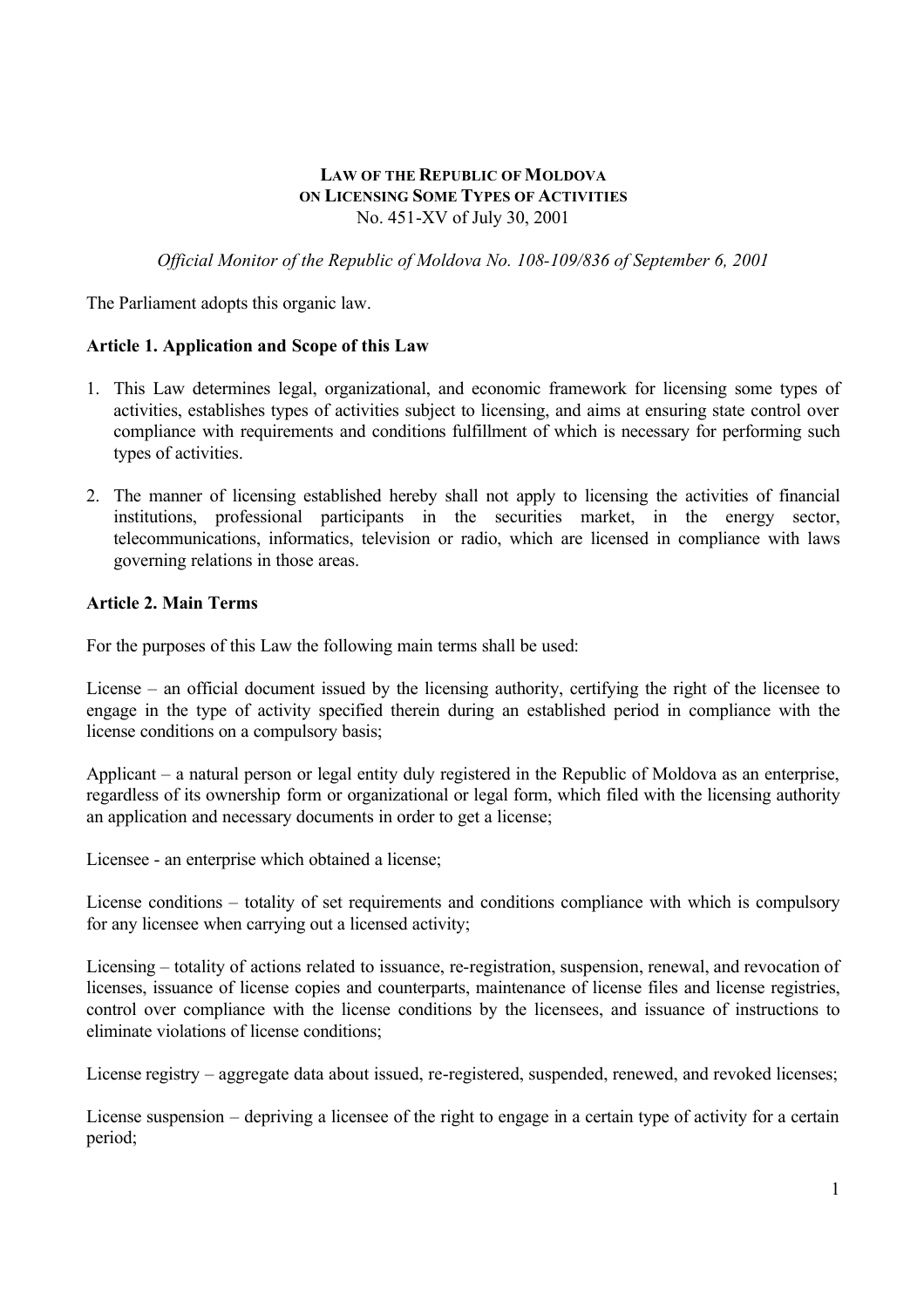License revocation – depriving a licensee of the right to engage in a certain type of activity.

### **Article 3. Underlying Licensing Principles**

The underlying licensing principles are as follows:

- a) ensuring equal rights and legitimate interests of all enterprises;
- b) applicant's confirmation of its/his/her ability to engage in a certain type of activity on its/his/her own responsibility;
- c) protection of rights, legitimate interests, and public health, environmental protection, and ensuring national security;
- d) establishing a uniform manner of licensing in the territory of the Republic of Moldova;
- e) publicity and transparency of licensing.

#### **Article 4. Criteria for Determining Licensed Types of Activities**

Licensed activities include those types of activities which, if carried out improperly, may prejudice rights, legitimate interests, or health of individuals, environment, or national security, and which cannot be regulated other than through licensing.

#### **Article 5. Participants in the Licensing Process**

The following shall be the licensing process participants:

- a) Licensing Chamber
- b) National Bank of Moldova
- c) National Securities Commission
- d) National Agency for Energy Sector Regulation
- e) National Agency for Telecommunications and Informatics Regulation
- f) Television and Radio Steering Council
- g) local governments
- h) central sectoral public authorities
- i) applicants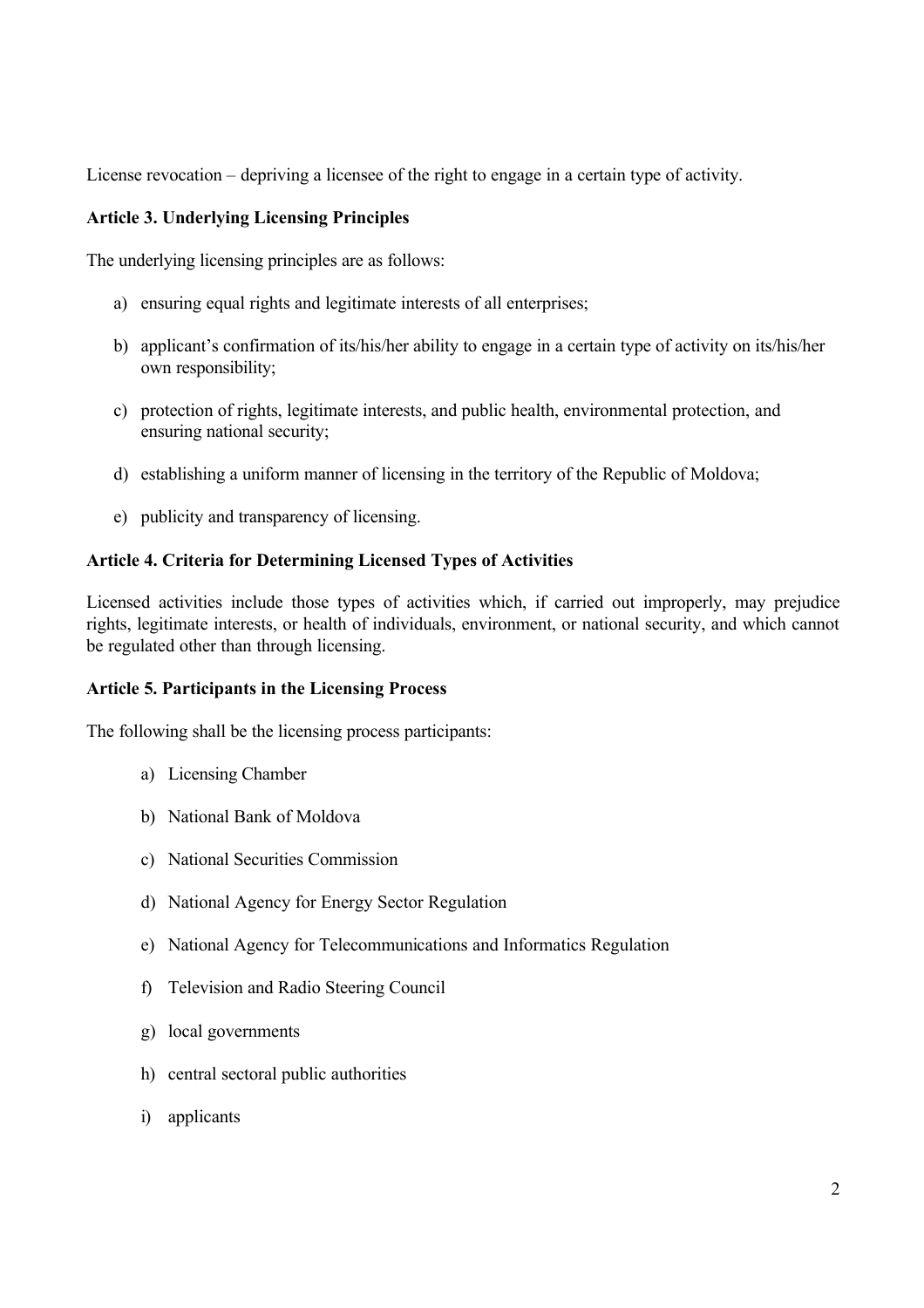j) licensees.

# **Article 6. Licensing Authorities**

- 1. The Licensing Chamber is entitled to license types of activities specified in Article 8(1), except items  $(43)-(55)$ .
- 2. Executive bodies of local governments (mayor's offices) are entitled to license types of activities specified in items (53)-(55) of Article 8(1). They shall carry out the licensing in compliance with this Law based on the regulations approved by appropriate representative body of the local government.

### **Article 7. Licensing Chamber**

- 1. The Licensing Chamber (hereinafter "Chamber") shall have the status of a legal entity and a stamp with the national coat of arms and its name. The Chamber shall carry out its activity based on the regulations approved by the Government.
- 2. The Chamber shall have the following powers:
	- a) pursue the government policy and enforce licensing legislation;
	- b) issue, re-register, suspend, renew, revoke, invalidate licenses, issue copies and counterparts of licenses:
	- c) jointly with central sectoral public authorities and in coordination with the Ministry of Economy establish license conditions for specific types of activities and prepare a list of additional documents to be submitted by the applicant certifying its/his/her ability to engage in a specific type of activity;
	- d) organize control over compliance with license conditions by the licensees;
	- e) issue instructions on elimination of violations of license conditions;
	- f) maintain license files and a uniform license registry;
	- g) generalize licensing experience and make proposals to improve it.
- 3. Decisions of the Chamber may be appealed in court.

#### **Article 8. Types of Activities Subject to Licensing**

- 1. The following types of activities shall be subject to licensing:
	- 1) audit activities;
	- 2) insurance activities;
	- 3) pawnshop activities;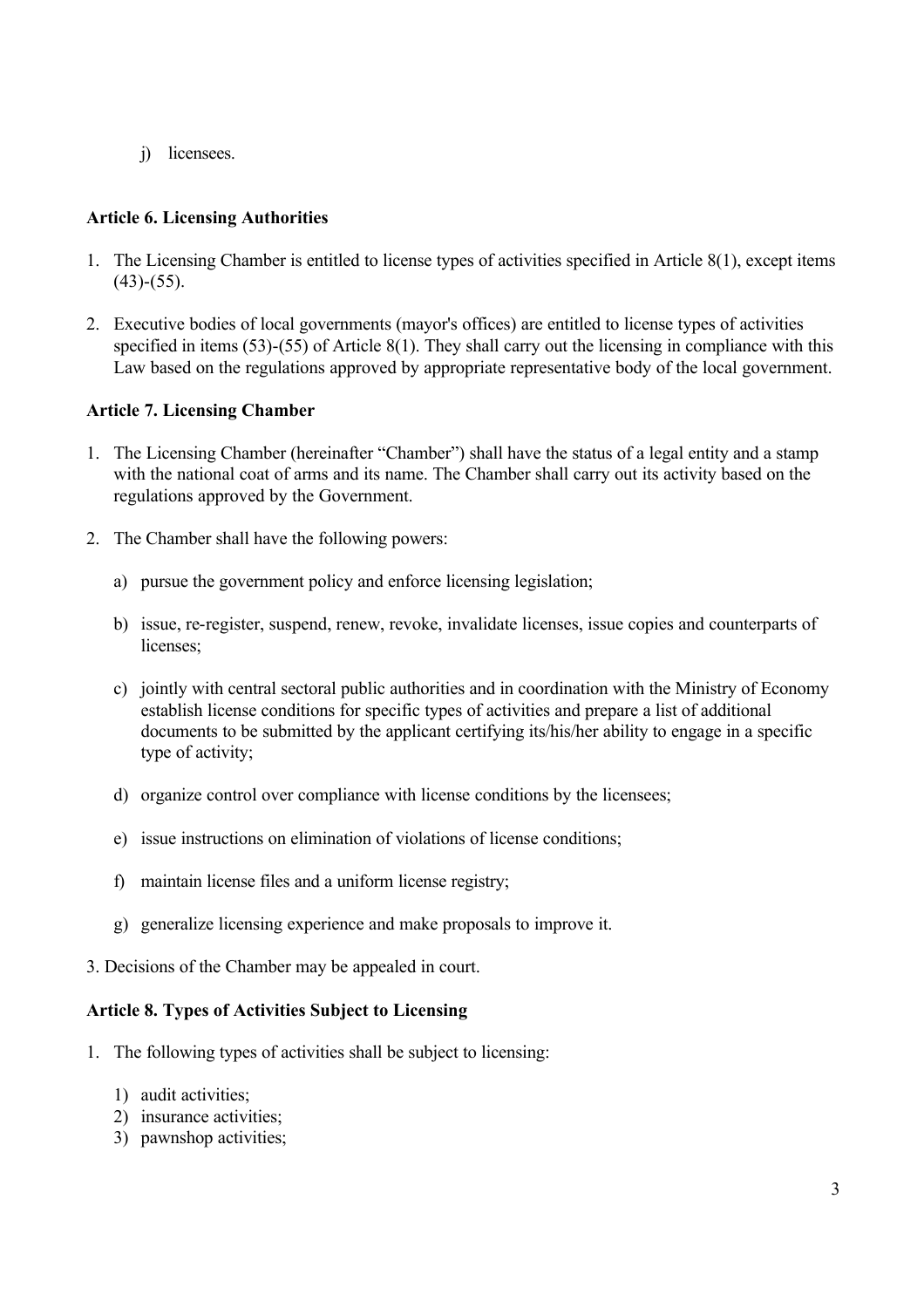- 4) activity related to precious metals and gems;
- 5) activities related to gambling: organization and carrying out lotteries, running casinos, operating cash slot machines, sweep-stakes during sports competitions;
- 6) import and/or wholesale of imported alcoholic beverages, ethyl alcohol, and beer;
- 7) production and/or storage and wholesale of ethyl alcohol, alcohol products, and beer;
- 8) import and/or processing of tobacco, production and wholesale of tobacco products;
- 9) production and/or wholesale of planting materials and seeds;
- 10) breeding pedigree cattle;
- 11) design of fruit, berry, and vineyards plantations;
- 12) production for sale of the biological material of horses, cattle, pigs, sheep, poultry, and fish;
- 13) veterinary and pharmaceutical activities and/or veterinary care (except activity carried out by the state veterinary service);
- 14) import and/or sale of chemical and biological substances for protection of crops and crop growth stimulators;
- 15) collection and/or storage and export of ferrous and non-ferrous metals waste and scrap;
- 16) passenger transportation by motor vehicles (except intrajudet, municipal, and urban transportation);
- 17) design of all types of structures, town planning and/or engineering facilities, reconstruction and restoration work;
- 18) construction of buildings and/or engineering facilities and networks, reconstruction, reinforcement, restoration;
- 19) asset management of non-public pension funds;
- 20) employment of citizens in the country and/or abroad;
- 21) pharmaceutical activity (including with use of narcotics and psychotropic remedies;
- 22) medical care (except activities carried out by spending institutions and organizations);
- 23) activity in the area of genetics and microbiology;
- 24) activities of educational institutions of all levels, stages, and forms of training (except activities carried out by spending institutions and organizations);
- 25) prospecting and archeological research activities;
- 26) legal expert examination;
- 27) repairs of sports and/or hunting guns;
- 28) private detective activity and/or non-public protection activity and ensuring security;
- 29) import and/or export of, and trade in, arms and ammunition;
- 30) manufacturing and destruction of seals;
- 31) information coding services;
- 32) import and/or sale and storage of toxic chemical substances and materials;
- 33) storage and/or use of explosives, carrying out explosive work;
- 34) drilling work (except technical surveying in construction);
- 35) activity involving use of sources of ionized radiation and radioactive materials;
- 36) production and bottling of mineral and natural drinking water;
- 37) extraction of natural resources;
- 38) installation and/or adjustment, maintenance of automated fire alarm and control systems, as well as building smoke protection and fire alert systems;
- 39) topographic, geodesic, and cartographic activities;
- 40) real estate evaluation;
- 41) tourist activity;
- 42) goods expert examination;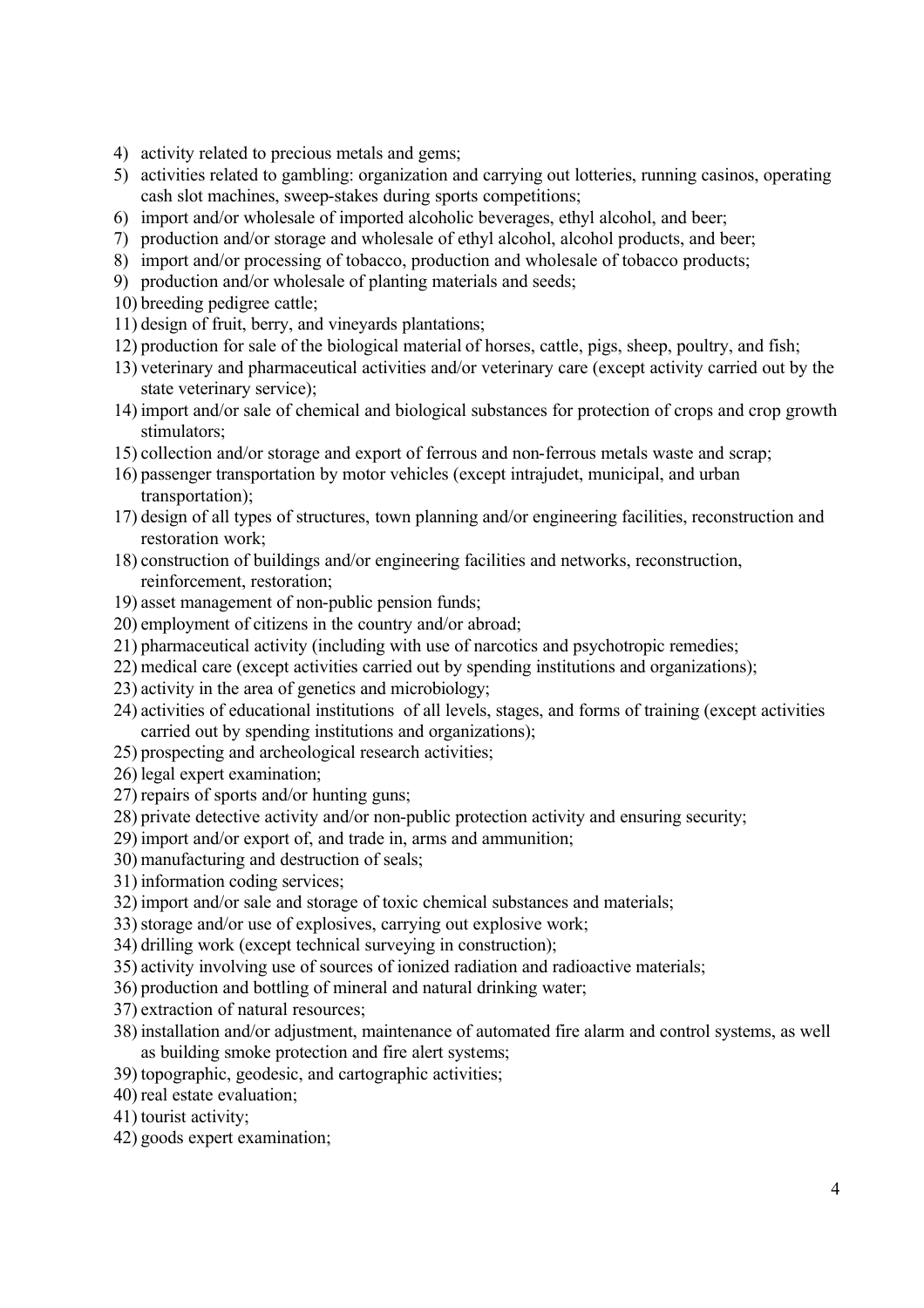- 43) activities of financial institutions;
- 44) activities of professional participants in the securities market;
- 45) import and/or wholesale or retail trade in gasoline, diesel fuel, or liquefied gas;
- 46) production and/or supply, transmission, and distribution of electric power;
- 47)supply and/or transportation and distribution of natural gas;
- 48) rendering local and/or long-distance and/or international fixed telephone services;
- 49) providing cellular and/or satellite mobile telephone services;
- 50) informatics service rendering;
- 51) construction and/or maintenance, operation, and creation of television and radio stations and cable networks;
- 52) activity in the area of television and radio broadcasting;
- 53) retail trade in alcoholic beverages;
- 54) retail trade in tobacco products;
- 55) intrajudet and/or municipal and urban passenger transportation by motor vehicles, including taxis.
- 2. Types of activities not included in paragraph (1) shall be carried out without a license.
- 3. Licenses for other types of activities may only be introduced by introducing amendments and additions to the list of activities subject to licensing as set in paragraph (1).

### **Article 9. License Contents**

- 1. License forms are documents subject to strict accounting. The forms designed according to a single sample have accounting serial numbers and through numbers. The license form formats and annexes thereto shall be approved by the Government.
- 2. The license shall specify the following:
	- a) name of the licensing authority;
	- b) license serial number, number, and issue date;
	- c) licensee's name, organizational and legal form, and legal address;
	- d) enterprise's state registration date and number and fiscal code;
	- e) type of activity (full or partial) for which the license is issued;
	- f) license duration;
	- g) signature of the Chamber head or his/her deputy certified by the seal of such authority.
- 3. Annex to the license shall specify all license conditions.
- 4. Ordering, safekeeping, and accounting for license forms shall be the responsibility of the Chamber.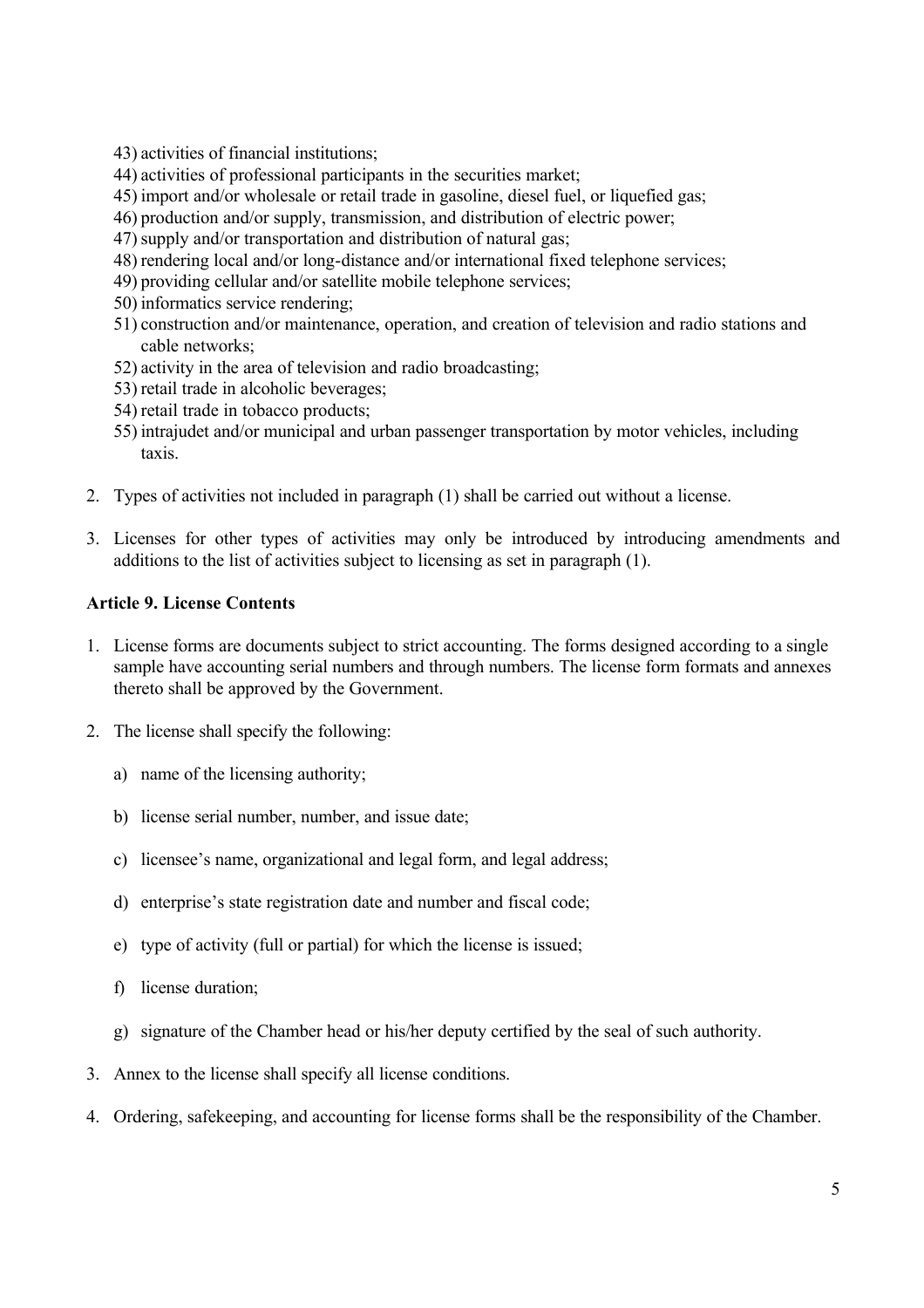## **Article 10. Documents Necessary to Obtain a License**

- 1. In order to obtain a license, an enterprise manager or his/her authorized person shall file with the Chamber an application in the established format specifying the following:
	- a) enterprise's name, organizational and legal form, legal address, and fiscal code;
	- b) type of activity (full or partial) for which the applicant intends to obtain a license;
	- c) location of branches and other stand-alone divisions of the enterprise which will carry out the activity under a license;
	- d) applicant's confirmation of his/her ability to engage, on his/her responsibility, in a certain type of activity and authenticity of filed documents.
- 2. The following shall be attached to the license application:
	- a) copy of the enterprise's certificate of state registration authenticated by a notary or issuing authority;
	- b) additional documents as per the list envisioned by Article 7(2)(c). Original documents or their copies authenticated by a notary or issuing authority shall be filed. Copies on electronic carriers can support the documents.
- 3. No other documents, except those envisioned by this Article, may be requested.
- 4. License application and documents attached thereto shall be accepted based on an inventory, a copy of which specifying documents receipt date and certified by the signature of a responsible person shall be forwarded (handed in) to the applicant..
- 5. The license application shall not be considered in the following events:
	- a) the application was submitted or signed by a person without appropriate authorization;
	- b) documents are executed in violation of the requirements set forth in this Article.

6. The applicant shall receive written notice of non-consideration of the license application specifying grounds for it and within the time frame envisioned for license issuance.

7. Following the elimination of reasons that served as the grounds for non-consideration of the license application, the applicant may submit a new license application, which shall be considered in the established manner.

#### **Article 11. Decision to Issue a License or Deny its Issue**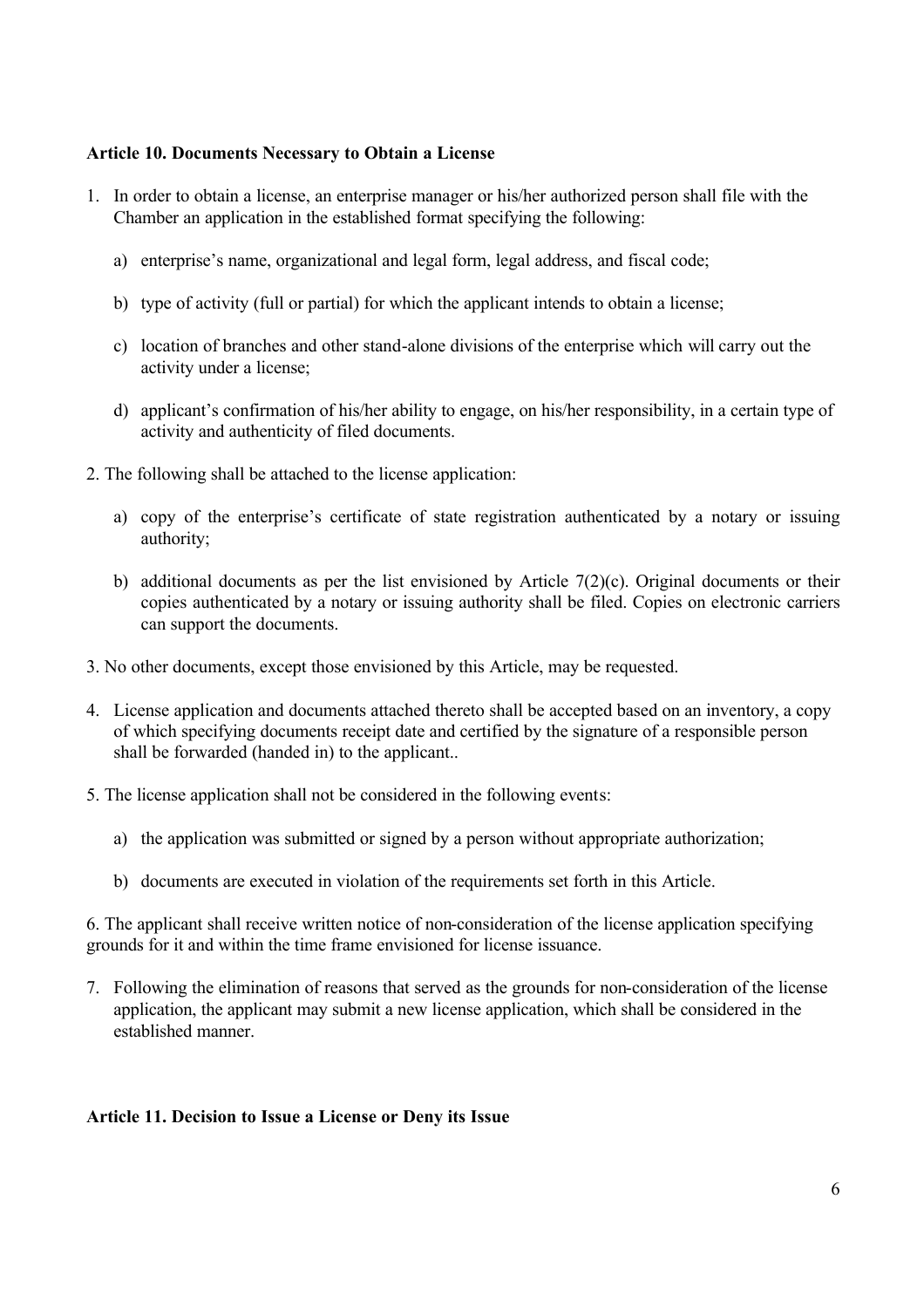- 1. The Chamber shall make a decision to issue a license or deny its issue within not more than fifteen business days from the license application and all attached documents filing date.
- 2. Written notice of license issuance decision, specifying bank particulars and license fee, or license deny decision shall be forwarded (handed in) to the applicant within not more than three business days from the decision date.
- 3. The following shall serve as grounds for denying license issuance:
	- a) unauthentic data in the documents filed by the applicant;
	- b) applicant's failure to comply, according to the documents filed, with the license conditions.
- 4. If license issuance is denied on the grounds of detected unauthentic data in the documents filed by the applicant, the applicant may file another license application not earlier that three months from the license denial decision date
- 5. If license issuance is denied on the grounds of the applicant's failure to comply with the license conditions, the applicant may file another license application following the elimination of reasons which served as grounds for license issue denial.

# **Article 12. License Scope**

- 1. Licenses issued by the Chamber shall be valid in the entire territory of the Republic of Moldova.
- 2. Licenses issued by local governments shall be valid in the territory within their jurisdiction.
- 3. Licenses obtained in the Republic of Moldova shall also be valid outside of the Republic of Moldova in accordance with the international agreements to which the Republic of Moldova is a party.

# **Article 13. License Duration**

- 1. License shall be issued for five years with exceptions envisioned by paragraph (2).
- 2. For types of activities provided for in Article 8(1)(5)-(8) license shall be issued for one year, and for types of activities specified in Article 8(1)(46)-(47) license shall be issued for up to twenty-five years.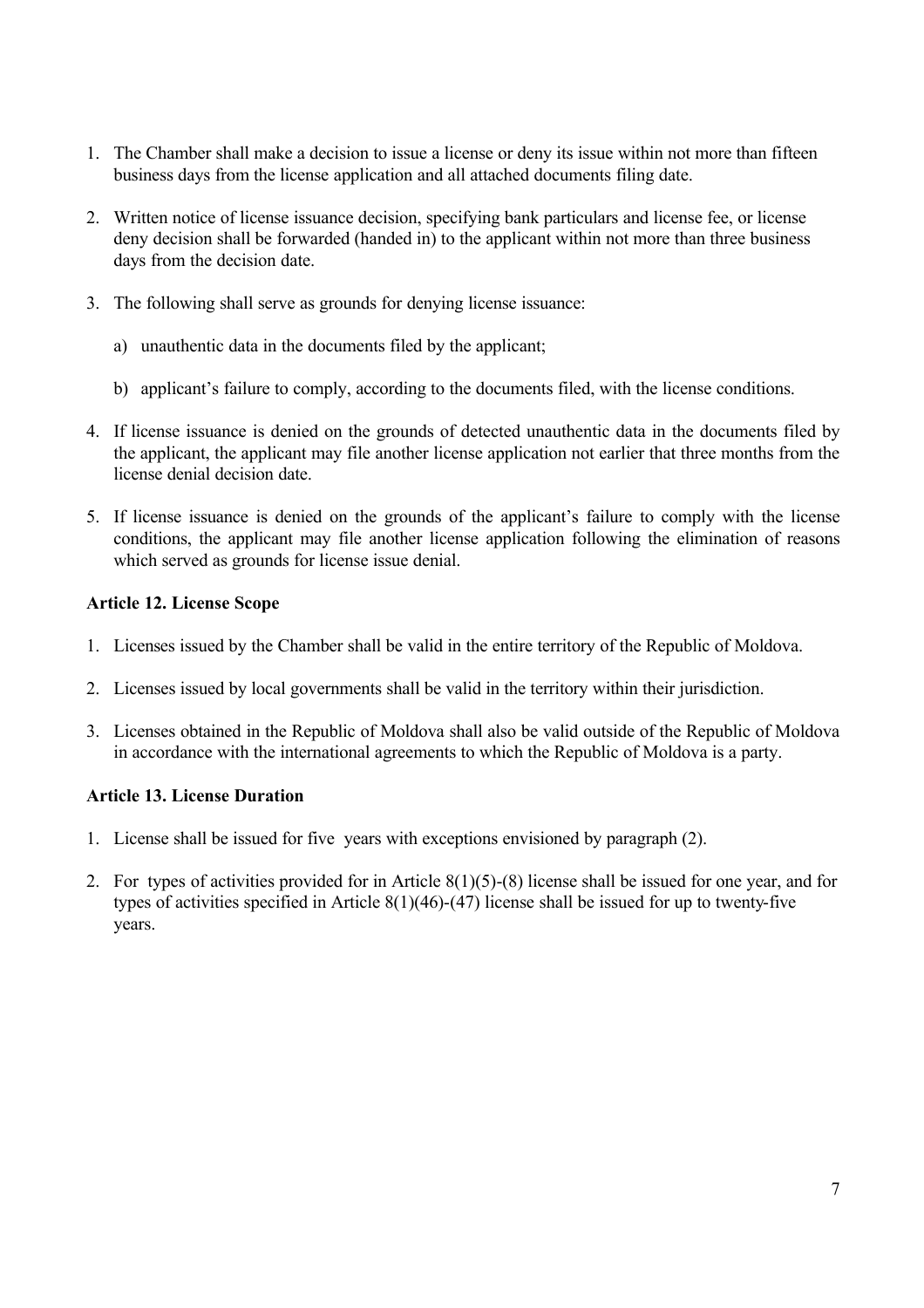## **Article 14. License Issuance**

- 1. License shall be executed within three business days from the day of receipt of a document confirming the license fee payment. A mark on the receipt date of the document confirming the license fee payment shall be made on the inventory of documents accepted from the applicant.
- 2. If the applicant fails to file the document confirming the license fee payment or fails to request the executed license within thirty days from the date the notice of the license issuance decision was sent (handed in), the Chamber is entitled to repeal the license issuance decision or invalidate such license.
- 3. For each branch office and any other stand-alone division of the licensee where the activity will be carried out under the obtained license, authorized copies of the license shall be issued to the licensee. The license copies shall confirm the right of the branch office or any other stand-alone division of the licensee to engage in activities under the obtained license.
- 4. If the licensee establishes a new branch office or other stand-alone division that will carry out the activity as per the obtained license, the licensee is obliged to file with the Chamber an application for a license copy and the documents envisioned by Article 10(2)(b).
- 5. In the event of liquidation of a branch office or other stand-alone division of the licensee that carried out its activity as per the obtained license, or if they terminate such activity, the licensee is obliged to submit a respective written notice to the Chamber within seven business days from the liquidation or activity termination date. Appropriate amendments shall be introduced in the license registry not later than the next business day following the date of such notice.
- 6. If the licensee intends to carry out the type of activity indicated in the license following its expiry, it/he/she is obliged to obtain a new license in the manner established by this law. The new license shall be issued not earlier than the last business day of validity of the previous license.
- 7. The licensee may not transfer the license or its copy to another party.

# **Article 15. License Re-registration**

- 1. Change in licensee's name or other data contained in the license shall serve as grounds for license reregistration.
- 2. If grounds arise to re-register the license, within ten business days the licensee is obliged to file with the Chamber an application for license re-registration along with the license subject to re-registration and the documents (or their copies authenticated by a notary or issuing authority) confirming such changes.
- 3. Within three business days from the license re-registration application and attached documents filing date, the Chamber shall issue a re-registered license on a new form, taking into consideration the changes specified in the application, and necessary copies of such license.
- 4. The duration of re-registered license may not exceed the duration indicated in the previous license.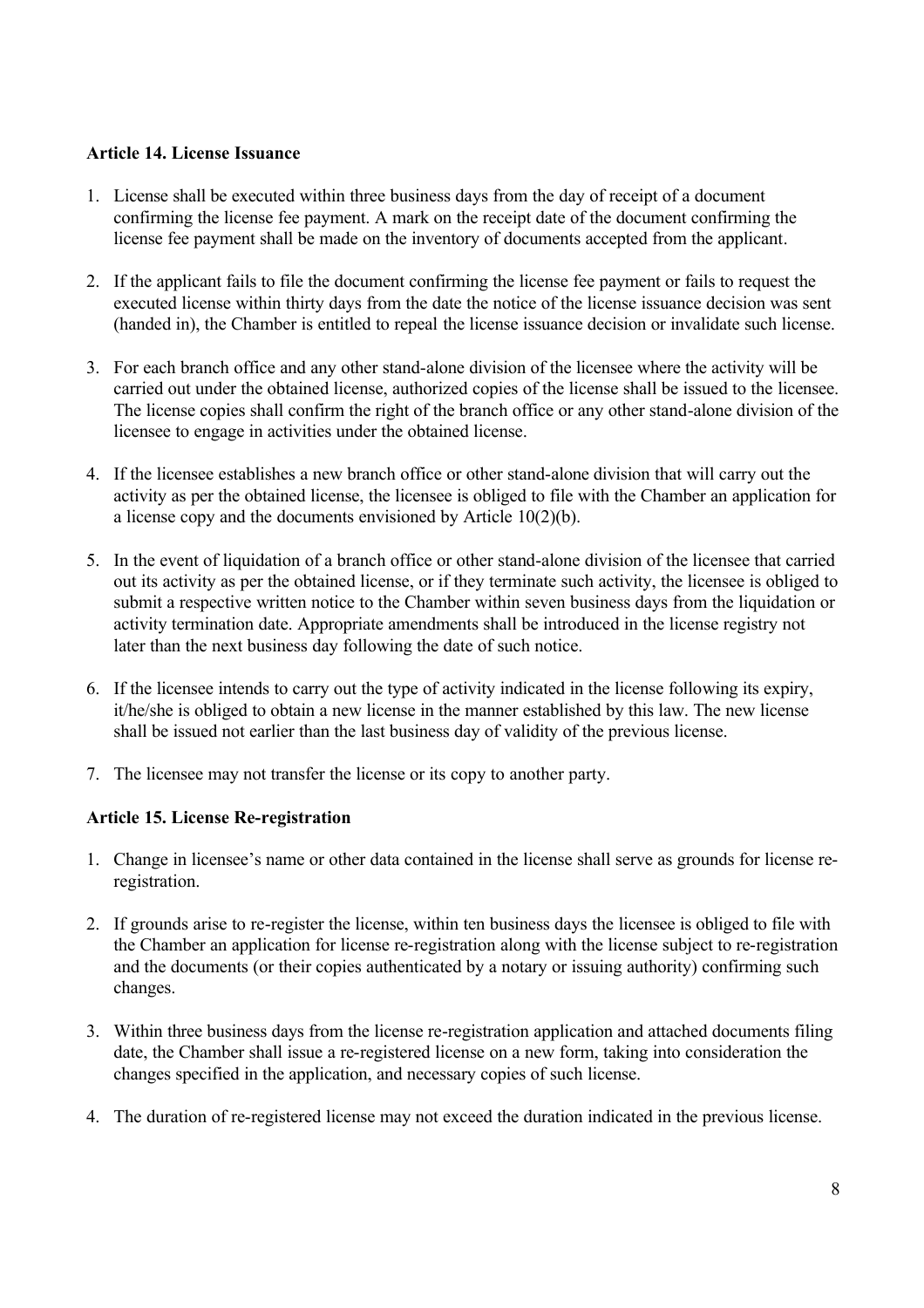- 5. In the event of license re-registration, the Chamber shall make a decision to invalidate the previous license and introduce respective amendments to the license registry not later than the following business day after the decision date.
- 6. During review of the license re-registration application the licensee may continue its/his/her activity based on the certificate issued by the Chamber.
- 7. License which was not re-registered within a due period shall be invalid.

### **Article 16. Changes in Data Specified in the Documents Attached to the License Application**

- 1. The licensee is obliged to notify the Chamber about all changes in data specified in the documents attached to the license application. The notice shall be submitted in writing within ten business days following the change, along with the documents (or copies thereof authenticated by a notary or issuing authority) confirming such changes.
- 2. Based on documents submitted the Chamber may make a decision to suspend the license.

### **Article 17. License Counterpart Issuance**

- 1. License loss or damage shall serve as the grounds for issuing a license counterpart.
- 2. If the license is lost, the licensee shall file with the Chamber an application for license counterpart.
- 3. If the license is damaged and cannot be used, the licensee shall file with the Chamber an application for license counterpart together with the damaged license.
- 4. The Chamber is obliged to issue a license counterpart within three business days from the filing date of the license counterpart application.
- 5. The duration of license counterpart may not exceed the duration specified in the lost or damaged license.
- 6. If the license counterpart is issued, the Chamber shall make a decision to invalidate lost or damaged license and enter respective amendments to the license registry not later than the next business day following the decision.
- 7. During review of the license counterpart application the licensee may continue its/his/her activity based on the certificate issued by the Chamber.

### **Article 18. License Fee**

- 1. The license fee is Mdl 1,800 with exceptions envisioned by paragraphs (2)-(4).
- 2. The license fee for the types of activities provided for in Article 8(1)(53) and (54) is Mdl 4,500. Such fee can be paid on an annual basis by equal installments.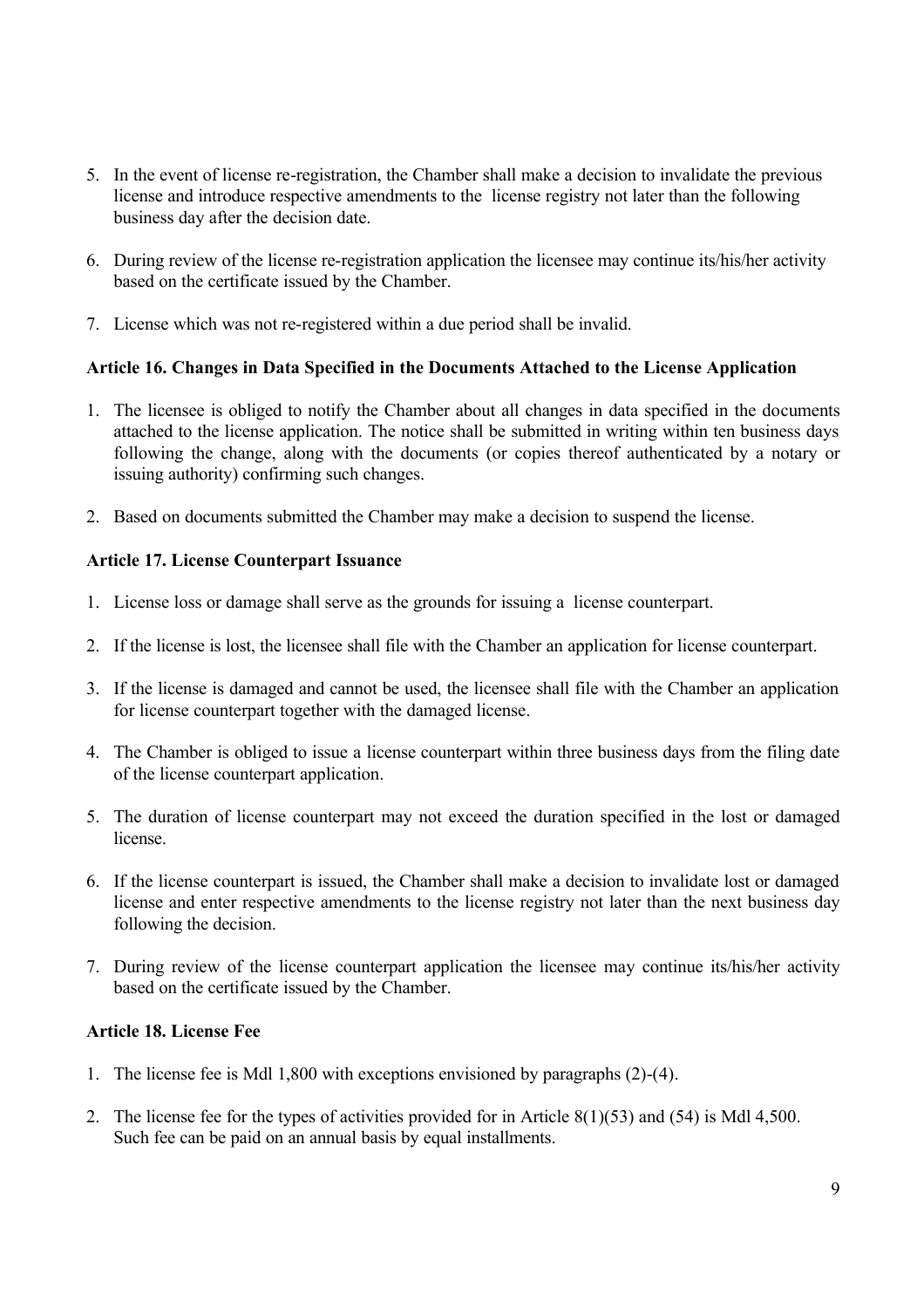- 3. The license fee for types of activities provided for in Article 8(1)(5)-(8) and (45) shall be set on an annual basis by the budget law.
- 4. The license fee for mobile telephone services and long-distance and/or international fixed telephone services shall be not less than a cash equivalent of US\$ 1 mln. Decision to issue such a license shall be published in the Official Monitor of the Republic of Moldova.
- 5. License re-registration and license copy fee shall be set at 10 percent, and license counterpart fee at 50 percent of the license fee.
- 6. License fees shall be transferred to state or local budgets accordingly.

### **Article 19. Licensing Control**

- 1. Control over compliance with the license conditions by the licensees shall be exercised by the Chamber jointly with central sectoral public authorities by means of scheduled (not more than once per calendar year) and unscheduled controls.
- 2. Unscheduled controls shall only be carried out on the grounds of written statements of license conditions violation by the licensee or with a view to examining fulfillment of the instructions to eliminate license conditions violations.
- 3. When compliance with license conditions is examined the licensee shall submit all necessary information and documents and ensure conditions for effecting the control.
- 4. Based on the control results, a control act shall be drafted in two originals, of which one shall be forwarded (handed in) to the licensee and the other shall be kept at the Chamber.
- 5. If license conditions violations are detected, within ten business days from the control act date the Chamber shall issue instructions to eliminate the violations and a warning about possible suspension or revocation of the license if detected violations are not eliminated within a set deadline.
- 6. The licensee that received instructions to eliminate the license conditions violations shall submit to the Chamber information about elimination of the violations within the deadline set by the instructions.
- 7. If state supervisory authorities or local governments detect license conditions violations by the licensee, they shall inform the Chamber about such violations.

#### **Article 20. License Suspension and Renewal**

- 1. The following shall serve as grounds for license suspension:
	- a) licensee's failure to fulfill the instructions to eliminate license conditions violations within a set deadline;
	- b) licensee's partial or temporary loss of ability to carry out licensed type of activity;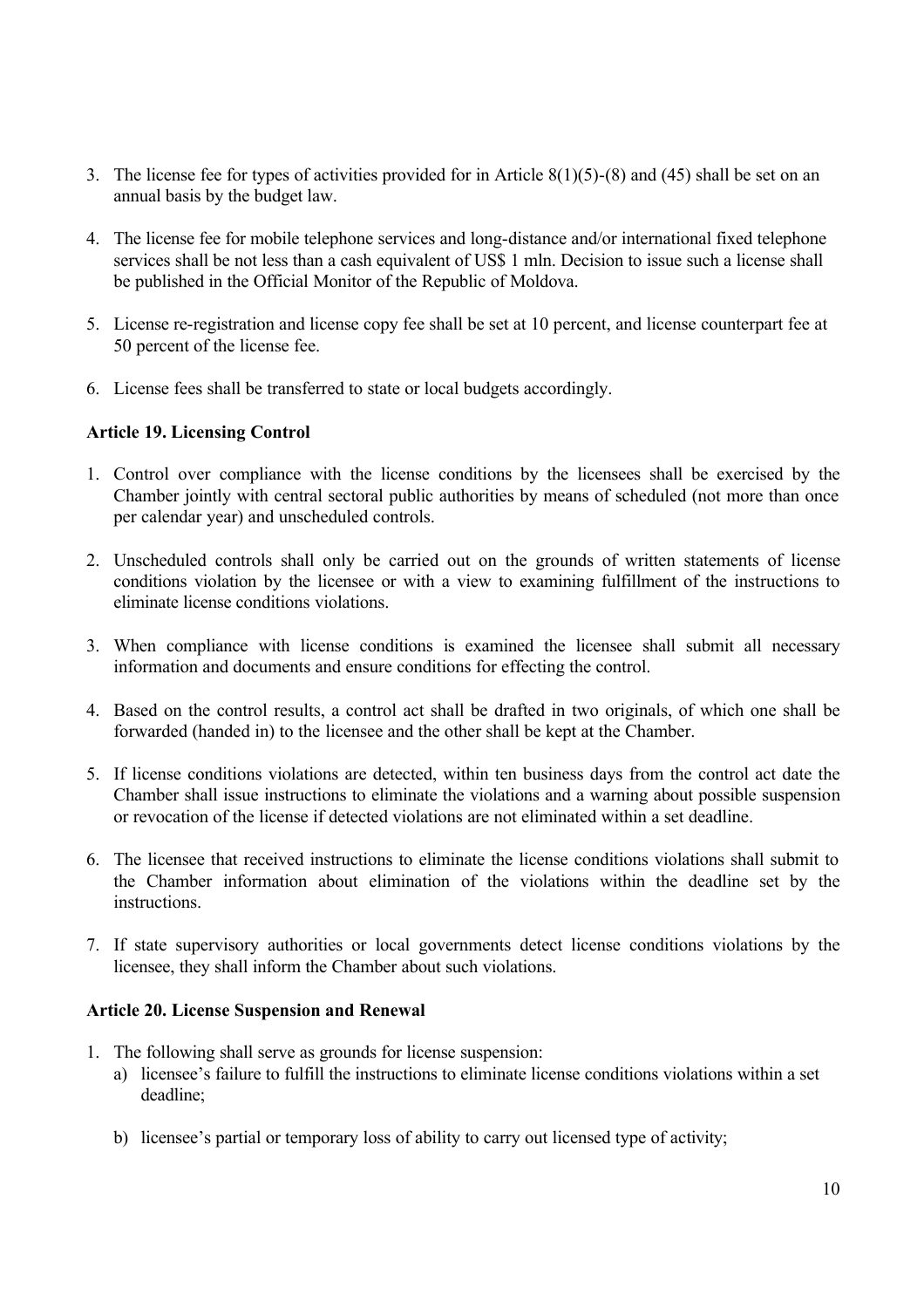- c) failure to pay annual license fee installment as envisioned by Article 18(2).
- 2. The Chamber shall make a decision to suspend the license within three business days and notify the licensee thereof not later than three business days following the decision. The license suspension period may not exceed six months.
- 3. The licensee is obliged to inform the Chamber in writing about elimination of circumstances that entailed the license suspension.
- 4. The Chamber shall make a decision to renew a license within three business days and notify the licensee thereof not later than three business days following the receipt of the respective notice and verification of the elimination of circumstances that entailed the license suspension.
- 5. The license duration shall not be extended by its suspension period.

### **Article 21. License Cancellation**

- 1. The following shall serve as grounds for license cancellation:
	- a) licensee's application for license cancellation;
	- b) decision to cancel state registration of licensee enterprise;
	- c) unauthentic data was detected in the documents filed for license issuance;
	- d) a fact was established that the license or its copy was transferred to another party with a view to carrying out the licensed type of activity;
	- e) detected failure to submit within a set deadline a notice of changes in data specified in the documents attached to the license application;
	- f) failure to eliminate within a set deadline the circumstances that entailed license suspension;
	- g) repeated failure to fulfill the instructions to eliminate license conditions violations.
- 2. The license shall also be cancelled in other events envisioned by laws governing relations in respective areas.
- 3. The Chamber shall make a decision on license cancellation within ten business days from the date the grounds for doing so were established and bring it to the licensee's notice specifying grounds for cancellation not later than three business days following the decision date.
- 4. An entry on the license cancellation decision date and number shall be made in the license registry not later than the next business day after the decision date.
- 5. The license fee shall not be reimbursed if the license is cancelled.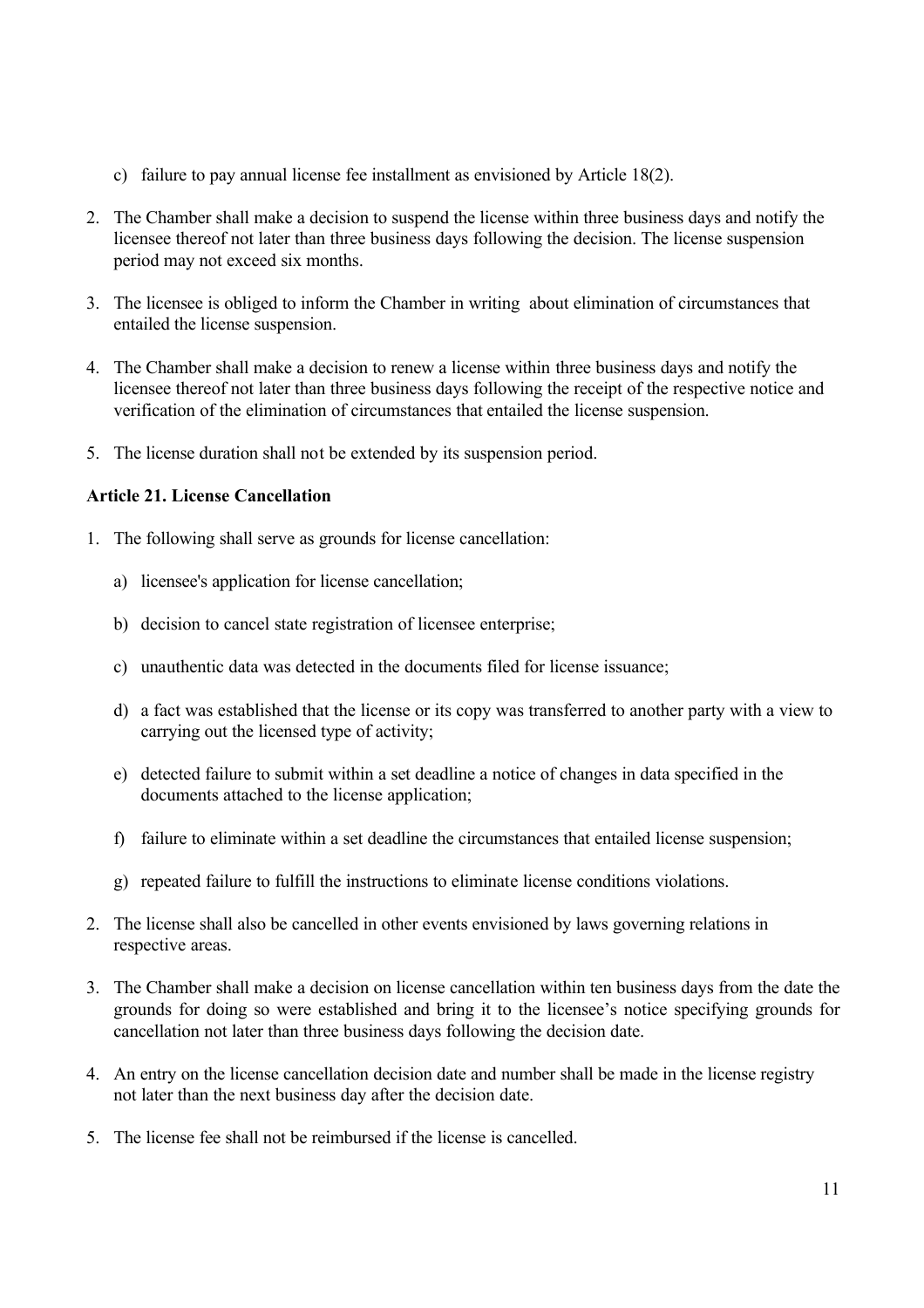### **Article 22. Licensing-Related Clerical Work**

- 1. The Chamber shall create a license file for each enterprise applying for a license and maintain applications and issued licenses registry for each licensed type of activity.
- 2. All documents received from the licensee and copies of Chamber's decisions and instructions regarding the licensee shall be kept in the licensing file.
- 3. Applications and issued licenses registry shall specify data about the applicant, documents receipt date, the Chamber's decisions date and number, license issuance date and signature of the person that received the license.
- 4. The Chamber shall create and maintain a single license registry for each licensed type of activity.
- 5. The following shall be entered in the single license registry:
	- a) name of licensing authority;
	- b) licensee data;
	- c) type of licensed activity;
	- d) license issuance decision date and number;
	- e) license serial number, number, and issuance date;
	- f) license duration;
	- g) information about license re-registration, copies, and counterparts;
	- h) grounds for and date and number of instructions to eliminate license conditions violations;
	- i) grounds for and date and number of license suspension and renewal decision;
	- j) grounds for and date and number of license cancellation decision;
	- k) grounds for and date and number of license invalidation decision.
- 6. Licensing authorities shall maintain their license registries and provide to the Chamber information to ensure maintenance of a single license registry.
- 7. The information contained in license registries shall be transparent. Extracts from the registry shall be issued for a Mdl 50 fee payable to the state budget.
- 8. Public authorities shall be exempt from the license registry user fee.